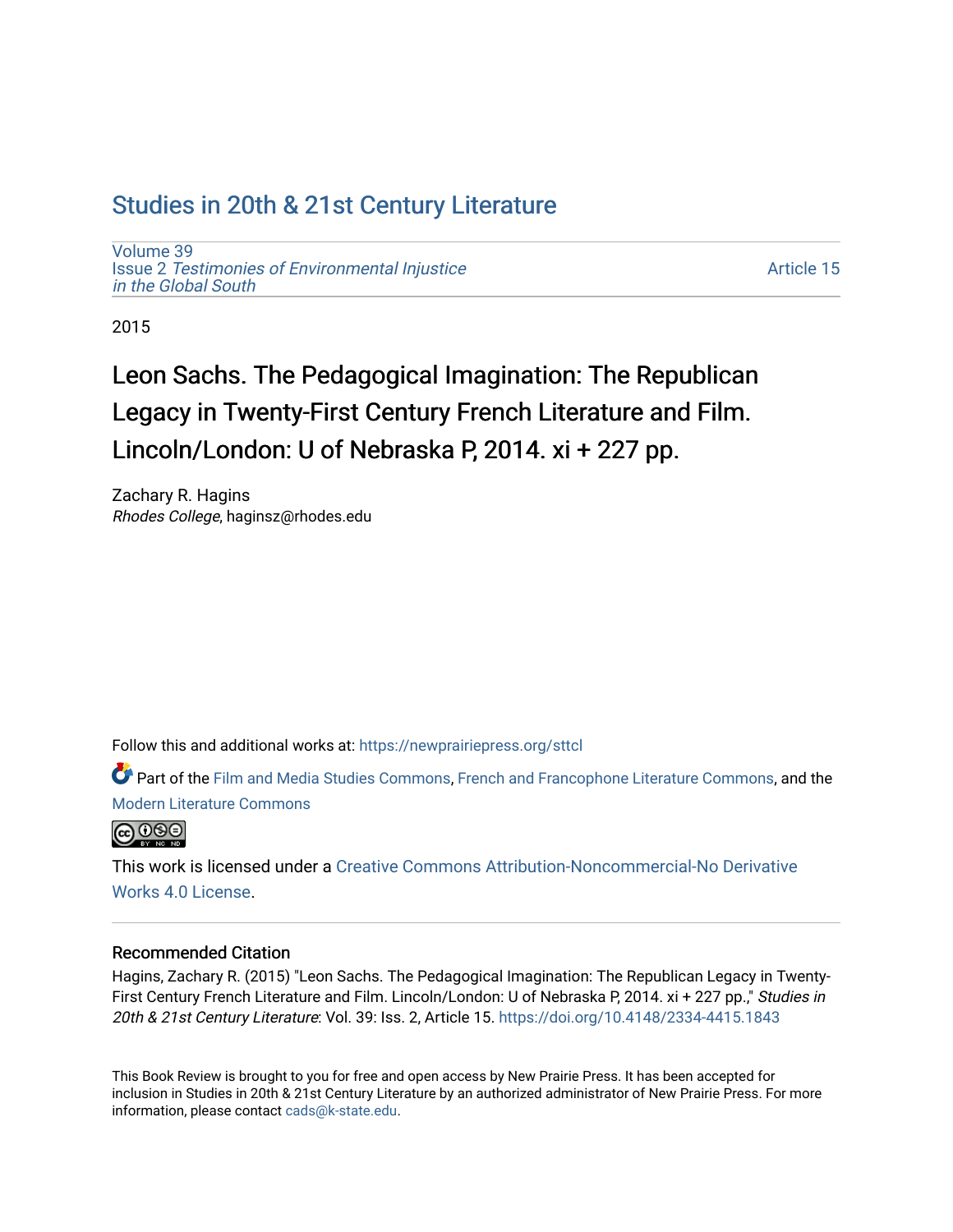## Leon Sachs. The Pedagogical Imagination: The Republican Legacy in Twenty-First Century French Literature and Film. Lincoln/London: U of Nebraska P, 2014. xi + 227 pp.

## Abstract

Review of Leon Sachs. The Pedagogical Imagination: The Republican Legacy in Twenty-First Century French Literature and Film. Lincoln/London: U of Nebraska P, 2014. xi + 227 pp.

### Keywords

republican, pedagogy, education, formalism, France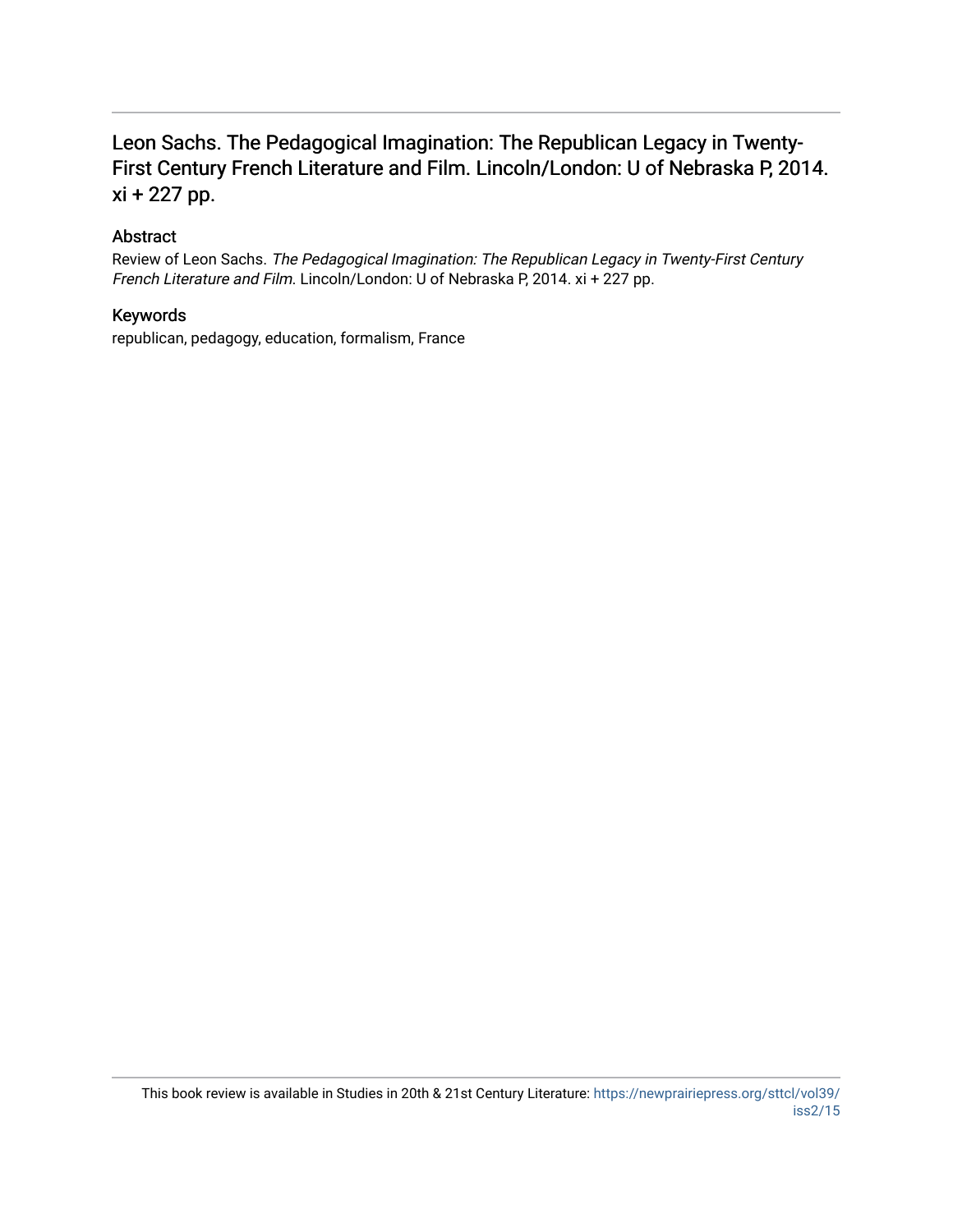Leon Sachs. *The Pedagogical Imagination: The Republican Legacy in Twenty-First Century French Literature and Film*. Lincoln/London: U of Nebraska P, 2014.  $xi + 227$  pp.

 In the 2002 *Dictionnaire critique de la République* (*The French Republic: History, Values, Debates*), historians Christophe Prochasson and Vincent Duclert assert that France's republican culture must rediscover its strangeness, a call for scholars to look at this familiar object of study in a new way. Leon Sachs views the challenge of defamiliarizing republican ideology as a task best suited to works of art. He connects contemporary cultural products to the history of republican pedagogy, principally through formal devices found in select twenty-first-century French literary and filmic texts representing education. Aligning with New Formalist criticism, Sachs argues that critical reading embodies modern pedagogical principles inextricably bound to creating and perpetuating the republican tradition. He demonstrates this connection through reading Agnès Varda's *Les Glaneurs et la glaneuse* (*The Gleaners and I*), Erik Orsenna's *La grammaire est une chanson douce* (*Grammar is a Sweet, Gentle Song*), Abdellatif Kechiche's *L'esquive* (*Games of Love and Chance*), and François Bégaudeau's *Entre les murs* (*The Class*) as literary or filmic object lessons. These works, he contends, demand a formalist reading because they draw attention to their own formal properties.

 The notion of the object lesson (*la leçon de choses*) allows Sachs to establish a historical framework of pedagogical doctrines dating back to the late nineteenth century. In the first chapter, he outlines an intellectual and cultural genealogy connecting the Third Republic's "pedagogical revolution" to presentday cultural depictions of republican education. In particular, Sachs offers the object lesson as paradigmatic of a pedagogical shift in which the student participates in engaged, pragmatic learning. Modeled on scientific inquiry and requiring personal observation, the object lesson focuses on a cultural text's formal properties. It engages the reader/viewer in an active, experiential activity and thus, for Sachs, reflects the cultural legacy of autonomous rational inquiry essential to republican pedagogy. Subsequent chapters thus investigate how a given literary or filmic text's dialogical relationship between form and content allows the reader/viewer to reexamine contemporary republican education.

 In Chapter Two, Sachs posits the appearance of the *Nouveau Larousse illustré* ('New Illustrated Larousse') in the opening sequence of Varda's *Les Glaneurs et la glaneuse* as a structuring device for the entire project, one that connects it to republican pedagogical culture. Sachs contends that the opening montage and the penultimate segment, which focuses on literacy classes for immigrants in a disadvantaged Parisian suburb, bookend a sustained reflection on reading and learning to read that has heretofore been overlooked. Founding his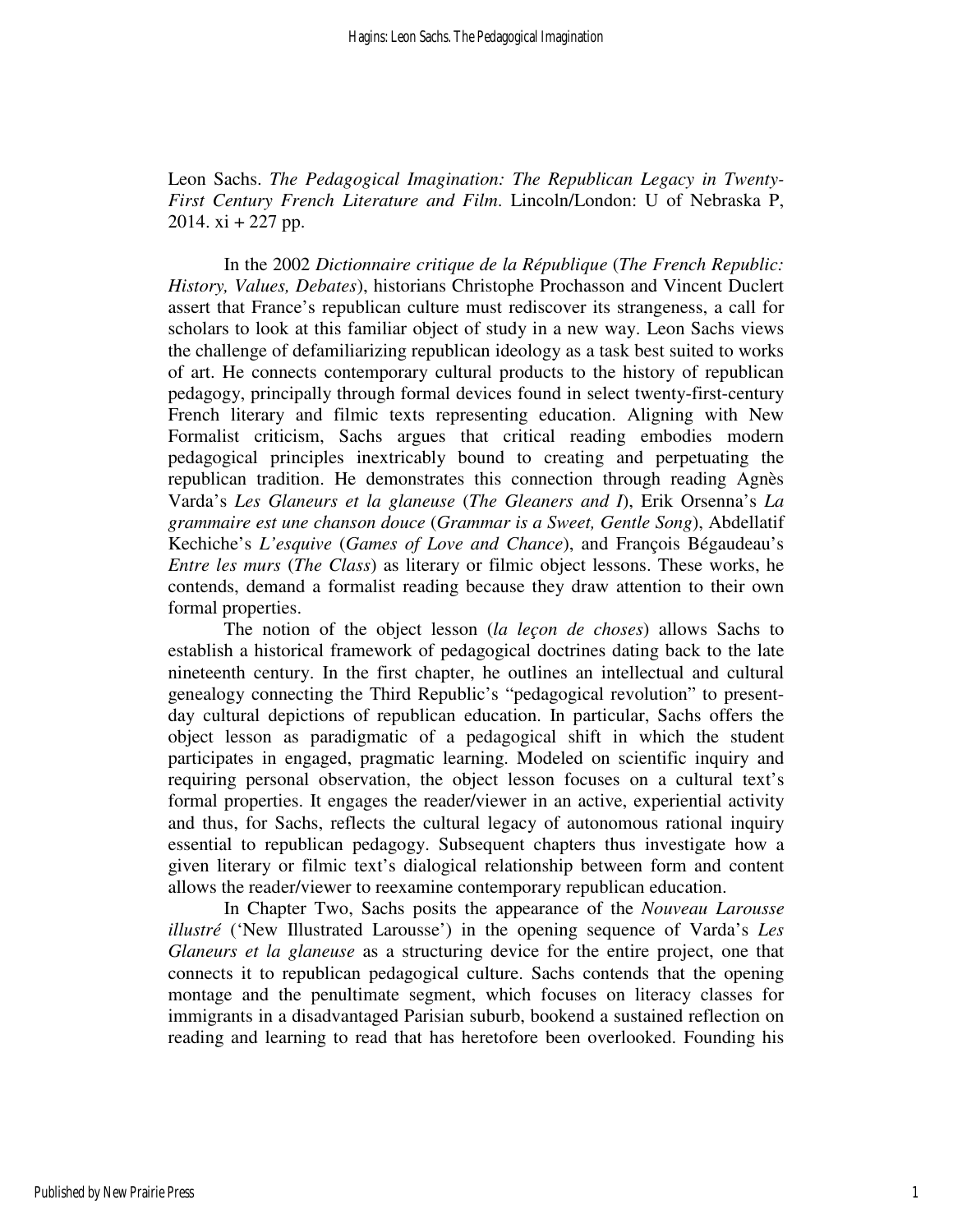argument on Varda's penchant for lexicology—also reflected in the alphabetical organization of memories in her autobiography *Varda par Agnès* ('Varda by Agnès')—Sachs envisions the filmmaker as a modern-day Pierre Larousse. Highlighting the work's form and its usage of Larousse's dictionary, he finds that Varda's to and fro between word and image reflects innovative pedagogical techniques developed by Larousse. For Sachs, Varda's documentary surpasses a mere reflection on reading; it uncovers nineteenth-century approaches to literacy still present in how the contemporary reader/viewer approaches traditional and new media.

 Exemplary of Sachs's reading of the interplay between form and content, the third chapter draws on the metaphor of gleaning to demonstrate how Orsenna's *La grammaire est une chanson douce* rewrites G. Bruno's 1877 *Le tour de la France par deux enfants* ('The Tour of France by Two Children'), the classic fin-de-siècle reader steeped in republican morality, culture, and tradition. Sachs identifies the similarities of the two works' forms to underscore differences between them. He contends that these disparities exist because Orsenna's text positions itself as a corrective to an excessive scientification of literary studies. Although Sachs points out that *La grammaire est une chanson douce* condemns dispassionate literary analysis that distrusts texts *a priori*, he also displays how the structure of Orsenna's work relies on the very republican pedagogical tradition it critiques. For Sachs, Orsenna's text is less a call for the return to prescientific humanistic literary studies than a caution against overinterpretation.

 Sachs argues in Chapter Four that Kechiche's *L'esquive* engages with the complexity of contemporary pedagogical debates through a dialectical opposition of progressive republicanism and conservative republicanism. The former aims to accommodate France's multicultural population while the latter upholds the universal value of the literary canon regardless of students' cultural differences. The film, however, does not take a clear stance on the place of literary studies in republican education, a conflict that, for Sachs, is reflected in the characters' unresolved relationships. He displays that *L'esquive* defends the legitimacy of both antithetical stances towards literature's role in the classroom and thus provides a more balanced view of republican education often overlooked by film critics and scholars.

 In a similar fashion, Sachs suggests that Bégaudeau's *Entre les murs* presents the contemporary state of the French educational system as neutrally as possible so that readers can judge the "crisis" for themselves. For Sachs, the text's chronicle form, including the interjections of realia from the sphere of education, reduces perceived authorial interference and increases acceptance of the text's supposed impartiality. Showing that *Entre les murs* conflates spaces of reading and learning, Sachs argues that its political engagement lies in its poetic features. In particular, he examines the metaphorics of walls to demonstrate how the work